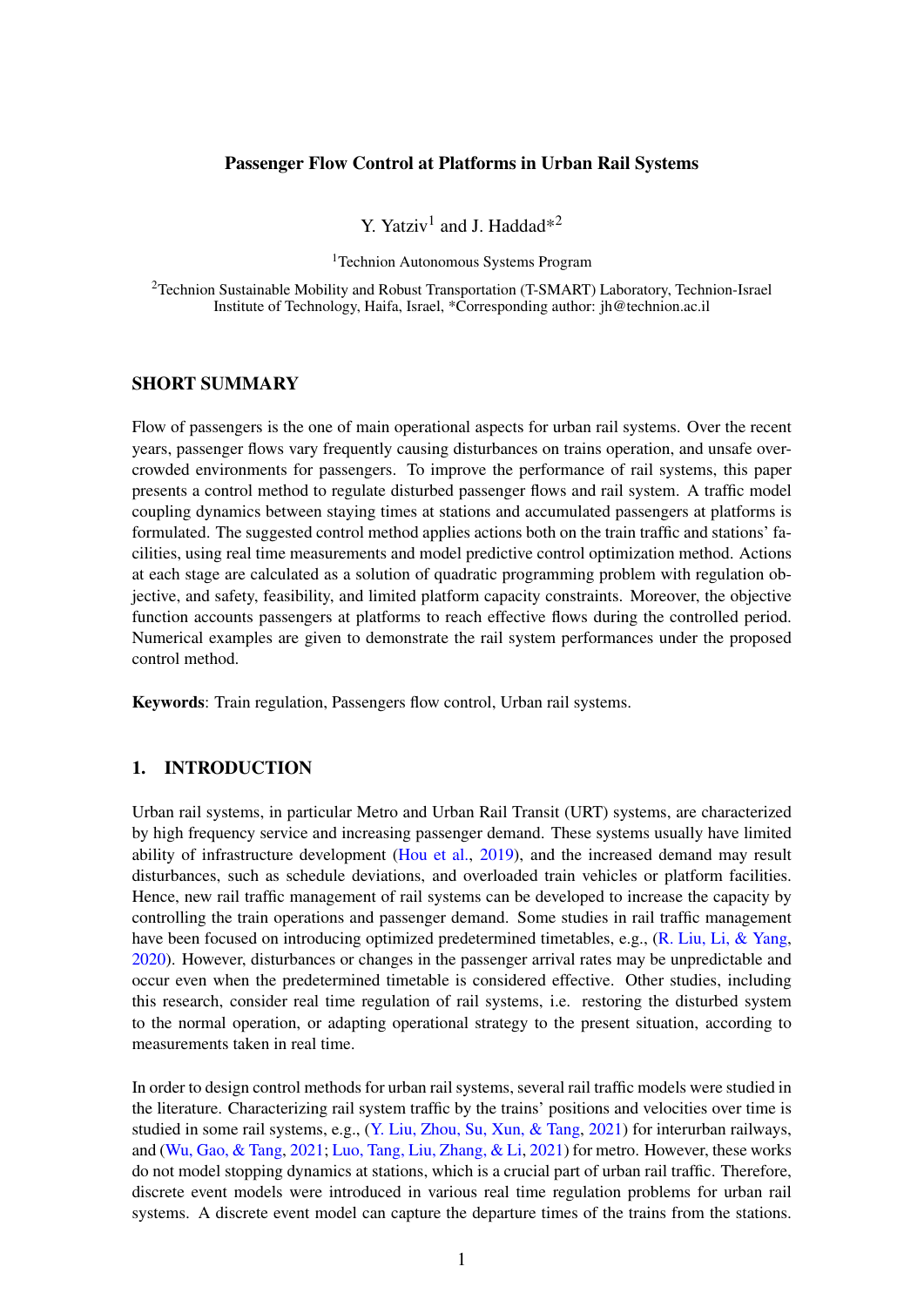One of the first discrete models was formulated in [\(Van Breusegem, Campion, & Bastin,](#page-8-4) [1991\)](#page-8-4) with linear dynamics and a quadratic cost function; and solved by a linear quadratic regulator (LQR) control. Recent works integrated nonlinear dynamics and applied other control methods, e.g., in [\(Li, Yang, & Gao,](#page-8-5) [2018a\)](#page-8-5) a constrained regulation problem with safety and feasibility constraints was considered, and solved using a model predictive control (MPC) method; and in [\(Li, Yang, & Gao,](#page-8-6) [2018b\)](#page-8-6), an optimal switched control for time-varying passenger arrival flows was developed.

There are few research works that integrate the passenger flows in the system dynamics. A mixedinteger linear-programming problem was formulated in [\(R. Liu et al.,](#page-8-1) [2020\)](#page-8-1) with passenger control at stations as variables; however, it was solved offline and used known passenger arrivals without considering unpredictable disturbances. Real time regulation was also utilized in some researches referring passenger control at stations. The number of loaded passengers on the train at departure times of the trains was considered in [\(Wang, Li, Tang, & Yang,](#page-8-7) [2020;](#page-8-7) [Li, Dessouky, Yang, & Gao,](#page-8-8) [2017\)](#page-8-8), as a *joint* discrete event model of train regulation and passenger flow was proposed. In [\(Li et al.,](#page-8-8) [2017\)](#page-8-8) the MPC was utilized, while the event-triggered MPC was used in [\(Wang et al.,](#page-8-7) [2020\)](#page-8-7). In both works, manipulating the number of passengers boarding the train was proposed as a control measure. The idea is that restricting some of boarding passengers at platforms can enhance the train traffic operations and improve the passenger flow performance of the rail system. Nevertheless, in [\(Li et al.,](#page-8-8) [2017;](#page-8-8) [Wang et al.,](#page-8-7) [2020\)](#page-8-7) conservation of passengers at platforms is neglected, as non-boarding passengers are not dealt with in the next steps, implying they are vanished from the system. Additionally, while the train capacity constrained the problem, platform capacity was not considered. To reflect the effect of platform limitations both on train traffic and passenger flow, the current paper improves the joint model by regulating the boarding passengers number while considering oversaturated conditions at platforms.

#### 2. METHODOLOGY

In this section, the joint discrete event model of urban rail systems and the proposed control strategy are presented. First, a mathematical model that evaluates the train departure times from stations and the train load, according to previous departure times and loads of itself and other trains, is developed. The dynamic equations are based on the model presented in [\(Li et al.,](#page-8-8) [2017;](#page-8-8) [Wang et](#page-8-7) [al.,](#page-8-7) [2020\)](#page-8-7), with some modifications considering non-boarding passengers dynamics at platforms, and limited platform capacity constraints. Second, a new state vector is formed to describe the state of a full rail system at each step according to the real time model (RTM) method proposed in [\(Van Breusegem et al.,](#page-8-4) [1991\)](#page-8-4) and also utilized in [\(Li et al.,](#page-8-8) [2017\)](#page-8-8). Finally, an MPC strategy is developed, enabling the control vector to be calculated at each step according to current state, thus allowing a real time control application for urban rail systems.

The mathematical model is comprised of two main state variables, the train departure time from a station, and the load of the train at the departure time. The departure time of a train from a station can be evaluated according to its departure time from the previous station, as well as the load of the train at the departure time is related to the load of the train at the previous station, as follows

<span id="page-1-1"></span><span id="page-1-0"></span>
$$
t_{j+1}^i = t_j^i + r_j^i + s_{j+1}^i \t\t(1)
$$

$$
l_{j+1}^i = l_j^i + b_{j+1}^i - a_{j+1}^i \t\t(2)
$$

where  $t_j^i$  [s] is the departure time of *i*th train from the *j*th station,  $r_j^i$  [s] is the running time of train *i* from station *j* to station  $j + 1$ , and  $s^{i}_{j+1}$  [s] is the staying time of *i*th train at station  $j + 1$ ; and  $l_j^i$  [passenger] is the load of passengers on *i*th train when it departs from *j*th station, and  $a_{j+1}^i$ [passenger] and  $b_{j+1}^i$  [passenger] are respectively numbers of the alighting and boarding passengers to train *i* at station  $j + 1$ , see also Fig. [1.](#page-2-0)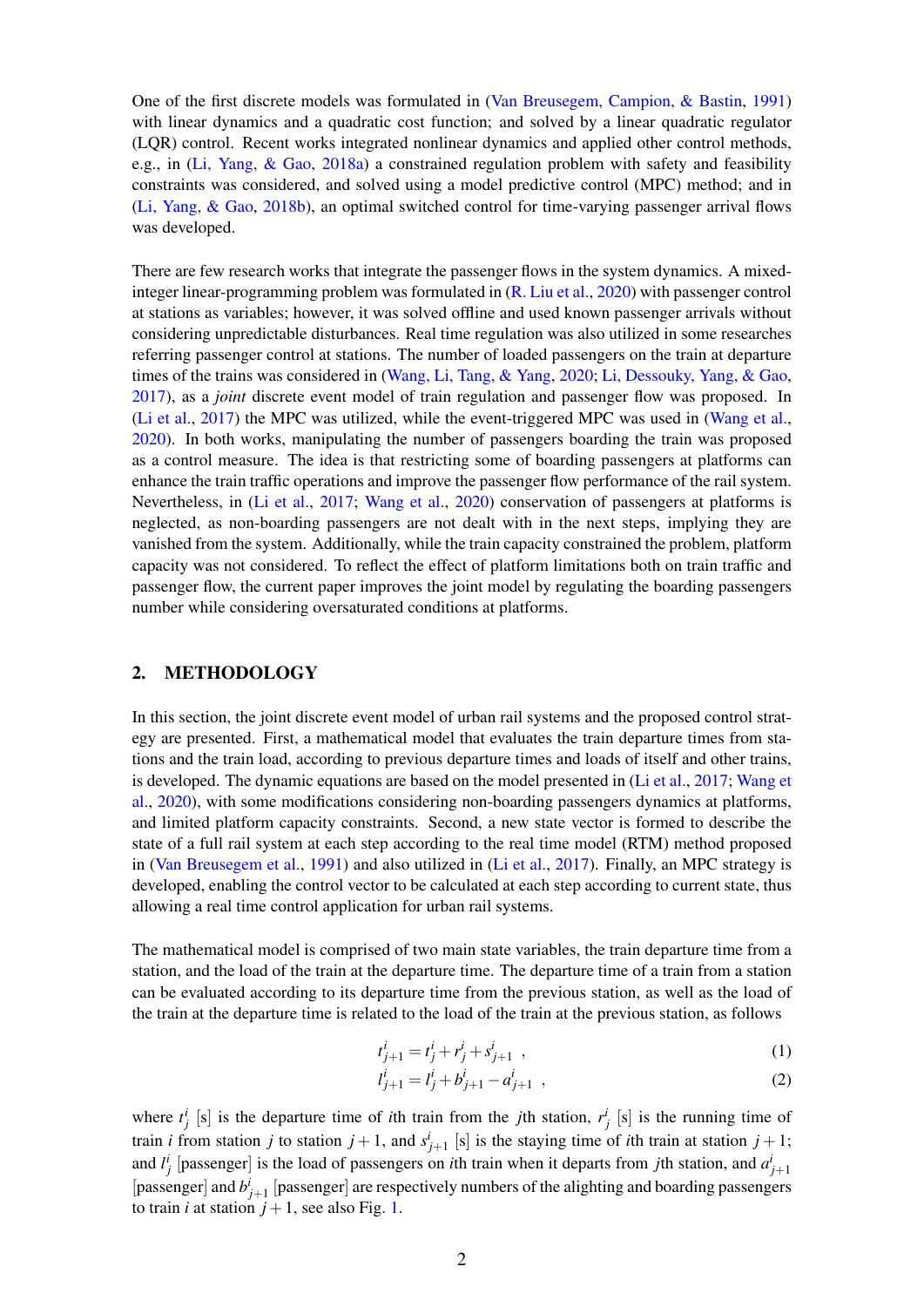<span id="page-2-0"></span>

#### Figure 1: Description of passenger state variables, control inputs, and disturbances at a station.

A timetable, which defines the departure times and running times of the trains, is assumed to be determined a priori. By utilizing a communication system, a command can be given to increase or decrease the train velocity. Thus, the running time  $R_j^i[s]$  can be controlled. Moreover, the system can be subjected to running time disturbances, denoted by  $w_r^i$  [s]. The staying time is assumed to have a constant minimal value, and increases linearly according to the number of boarding and alighting passengers. As the passenger demand is growing over the year, it is also assumed that the staying time is subjected to disturbance, denoted by  $w_{s}^{i}_{j+1}$  [s]. This reads as follows

<span id="page-2-2"></span>
$$
r_j^i = R_j^i + u_j^i + w_{rj}^i \tag{3}
$$

$$
s_{j+1}^i = S_0{}_{j+1}^i + \alpha_{j+1} a_{j+1}^i + \beta_{j+1} b_{j+1}^i + w_{j+1}^i , \qquad (4)
$$

where  $u_j^i$  [s] is the adjustment time that controls the running time of train *i* from station *j* to station  $j + 1$ , i.e., negative (or positive) values of  $u_j^i$  are related to increasing (or decreasing) the train speed.  $\alpha_{j+1}$  [s/passenger] and  $\beta_{j+1}$  [s/passenger] are coefficients that express the time duration needed for a single passenger to alight or board a train at station *j*.

During the time interval between departures of two successive trains, it is assumed that passengers arrive to the station at a known rate. Thus, one component of the number of passengers attending to board the train is the number of passengers arrived at the time period between the current train and the previous one. Let us denote  $p_j^{i-1}$  [passenger] as the number of the passengers restricted from boarding the previous train. Then, the actual number of boarding passengers is the number of accumulated passengers including the previous controlled passengers  $p_j^{i-1}$ , minus the current controlled passengers, denoted by  $p_j^i$  [passenger]. Another assumption is that the number of alighting passengers at a station is proportional to the load of the train when it departs the previous station. Hence,

<span id="page-2-1"></span>
$$
b_{j+1}^i = \lambda_{j+1}^i (t_{j+1}^i - t_{j+1}^{i-1}) + p_{j+1}^{i-1} - p_{j+1}^i + d_{j+1}^{i-1} , \qquad (5)
$$

<span id="page-2-3"></span>
$$
a_{j+1}^i = \eta_{j+1}^i l_j^i \t\t(6)
$$

where  $\lambda_{j+1}^i$  [passenger/s] is the passenger arrival rate to station  $j+1$  at the time interval between trains *i* − 1 and *i*,  $d_{j+1}^{i-1}$  [passenger] is the disturbance in term of passengers, and  $\eta_{j+1}^i \in [0,1]$  is the proportion of passengers alighting at station  $j+1$  from the load of the *i* train when it departs from station *j*. Equations [\(2\)](#page-1-0) and [\(5\)](#page-2-1) present respectively conservation equations of passenger numbers for onboarding the train and at the station platform, also illustrated in Fig. [1.](#page-2-0)

Note that equation [\(5\)](#page-2-1) considers the evolution of aggregated non-boarding passengers  $p_j^i$ , the departure times, and load evolution through stations and trains.  $p_{j+1}^{i-1}$  in [\(5\)](#page-2-1) denotes the passengers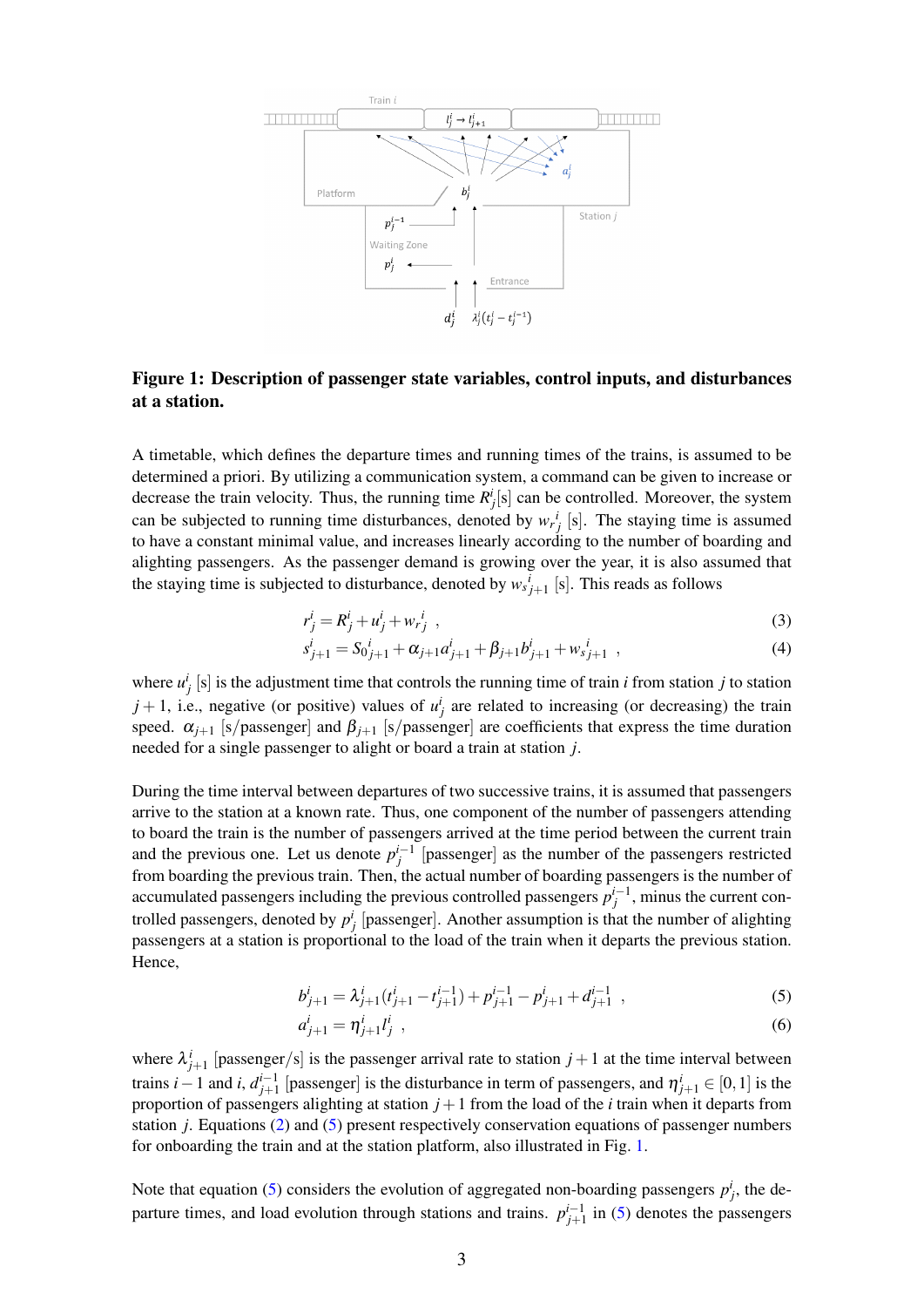reduced from previous train, i.e., the aggregated non-boarding passengers until departure of train *i* − 1; and the *passenger* control input can be defined as the difference  $v_{j+1}^i = p_{j+1}^i - p_{j+1}^{i-1} - d_{j+1}^{i-1}$ . Substituting equations  $(3)$ – $(6)$  into  $(1)$  and  $(2)$ , the departure time and load of train transitions between stations and trains are given as follows

$$
t_{j+1}^i = t_j^i + R_j^i + u_j^i + S_{j+1}^i + \beta_{j+1} \left( \lambda_{j+1} (t_{j+1}^i - t_{j+1}^{i-1}) - v_{j+1}^i \right) + \alpha_{j+1} \eta_{j+1}^i t_j^i + w_{j+1}^i , \qquad (7)
$$

$$
l_{j+1}^i = (1 - \eta_{j+1}^i)l_j^i + \lambda_{j+1}(t_{j+1}^i - t_{j+1}^{i-1}) - v_{j+1}^i \t\t(8)
$$

$$
p_{j+1}^i = p_{j+1}^{i-1} + v_{j+1}^i + d_{j+1}^{i-1} \t\t(9)
$$

where  $w_{j+1}^i = w_{rj+1}^i + w_{sj+1}^i$ . Rail systems are also subjected to several constraints, ensuring the state and control are feasible and safe. The state and control constraints are given as follows:

<span id="page-3-8"></span><span id="page-3-7"></span><span id="page-3-2"></span><span id="page-3-0"></span>
$$
-u_j^i \le -u_{\min} \,, \tag{10}
$$

$$
u_j^i \le u_{\text{max}} \,, \tag{11}
$$

$$
p_j^i - p_j^{i-1} - \lambda_j^i (t_j^i - t_j^{i-1}) \le 0,
$$
\n(12)

$$
-p_j^i \le 0\,,\tag{13}
$$

$$
-t_j^i + t_j^{i-1} \le -t_{\min} , \qquad (14)
$$

<span id="page-3-10"></span><span id="page-3-9"></span><span id="page-3-6"></span><span id="page-3-5"></span><span id="page-3-4"></span><span id="page-3-3"></span><span id="page-3-1"></span>
$$
l_j \le l_{\text{max}} \,,\tag{15}
$$

$$
p_j^{i-1} - p_j^i + \lambda_j^i (t_j^i - t_j^{i-1}) + \eta_j^i t_j^i \le p_{\max} \,. \tag{16}
$$

Constraints  $(10)$ – $(13)$  are feasibility constraints, where constraints  $(10)$  and  $(11)$  are related to feasible range of running times, and constraints  $(12)$  and  $(13)$  ensure that the passenger control action of reducing the number of boarding passengers does not exceed the number of passenger attending to board, or negative number of passengers. Constraint  $(14)$  and  $(15)$  are safety constraints, ensuring the headway between successive trains is larger than the minimal safety headway, and the load of passengers does not exceed the maximum determined load. Last, constraint [\(16\)](#page-3-6) considers the number of passengers on the platform that can not exceed a platform capacity. This number of passengers takes into account the sum of boarding and alighting passengers when passengers alight from the train.

The predetermined timetable is calculated according to the dynamic equations [\(7\)](#page-3-7) and [\(8\)](#page-3-8), without interfering neither disturbances nor control actions, i.e.,  $w_j^i = u_j^i = 0$  and  $p_{j+1}^i = p_{j+1}^{i-1} = d_j^i =$ 0. Thus, deviation variables can be assigned as follows  $e^i_j = t^i_j - T^i_j$  and  $\delta^i_j = t^i_j - L^i_j$ , where  $T_j^i$  [s] is the designed timetable departure time, and  $L_j^i$  [passenger] is the train load induced by the predetermined timetable. By addressing the predetermined timetable equations, the deviation variables equations are transformed into a set of linear equations, as follows

$$
T_{j+1}^i = T_j^i + R_j^i + S_{j+1}^i + \beta_{j+1} \lambda_{j+1} (T_{j+1}^i - T_{j+1}^{i-1}) + \alpha_{j+1} \eta_{j+1}^i L_j,
$$
\n(17)

$$
L_{j+1}^{i} = (1 - \eta_{j+1}^{i})L_{j}^{i} + \lambda_{j+1}(T_{j+1}^{i} - T_{j+1}^{i-1}),
$$
\n(18)

$$
e_{j+1}^i = \frac{1}{1 - \beta_{j+1} \lambda_{j+1}^i} \left( e_j^i + \beta_{j+1} \lambda_{j+1}^i e_{j+1}^{i-1} + \alpha_{j+1} \eta_{j+1}^i \delta_j^i - \beta_{j+1} v_{j+1}^i + u_j^i + w_j^i \right) ,
$$
\n(19)

$$
\delta_{j+1}^i = \left(1 - \eta_{j+1}^i + \frac{\alpha_{j+1}\eta_{j+1}^i\lambda_{j+1}^i}{1 - \beta_{j+1}\lambda_{j+1}^i}\right)\delta_j^i + \frac{1}{1 - \beta_{j+1}\lambda_{j+1}^i}\left(\lambda_{j+1}^i(e_j^i - e_{j+1}^{i-1} + u_j^i + w_j^i) - v_{j+1}^i\right). \tag{20}
$$

Equations [\(19\)](#page-3-9) and [\(20\)](#page-3-10), and constraints [\(10\)](#page-3-0)-[\(16\)](#page-3-6) are set of equations for train *i*, for  $i = 1, 2, ..., M$ , at the  $j+1$  station, for  $j = 0, 1, ..., N-1$ , where *N* is the number of stations and *M* is the number of trains in the controlled time period. The RTM vector formation for trains control in [\(Van](#page-8-4) [Breusegem et al.,](#page-8-4) [1991\)](#page-8-4), with its extension to joint train and passengers flow control in [\(Li et al.,](#page-8-8) [2017\)](#page-8-8), allows capturing the state of the full rail system in a vector, and describes the evolution of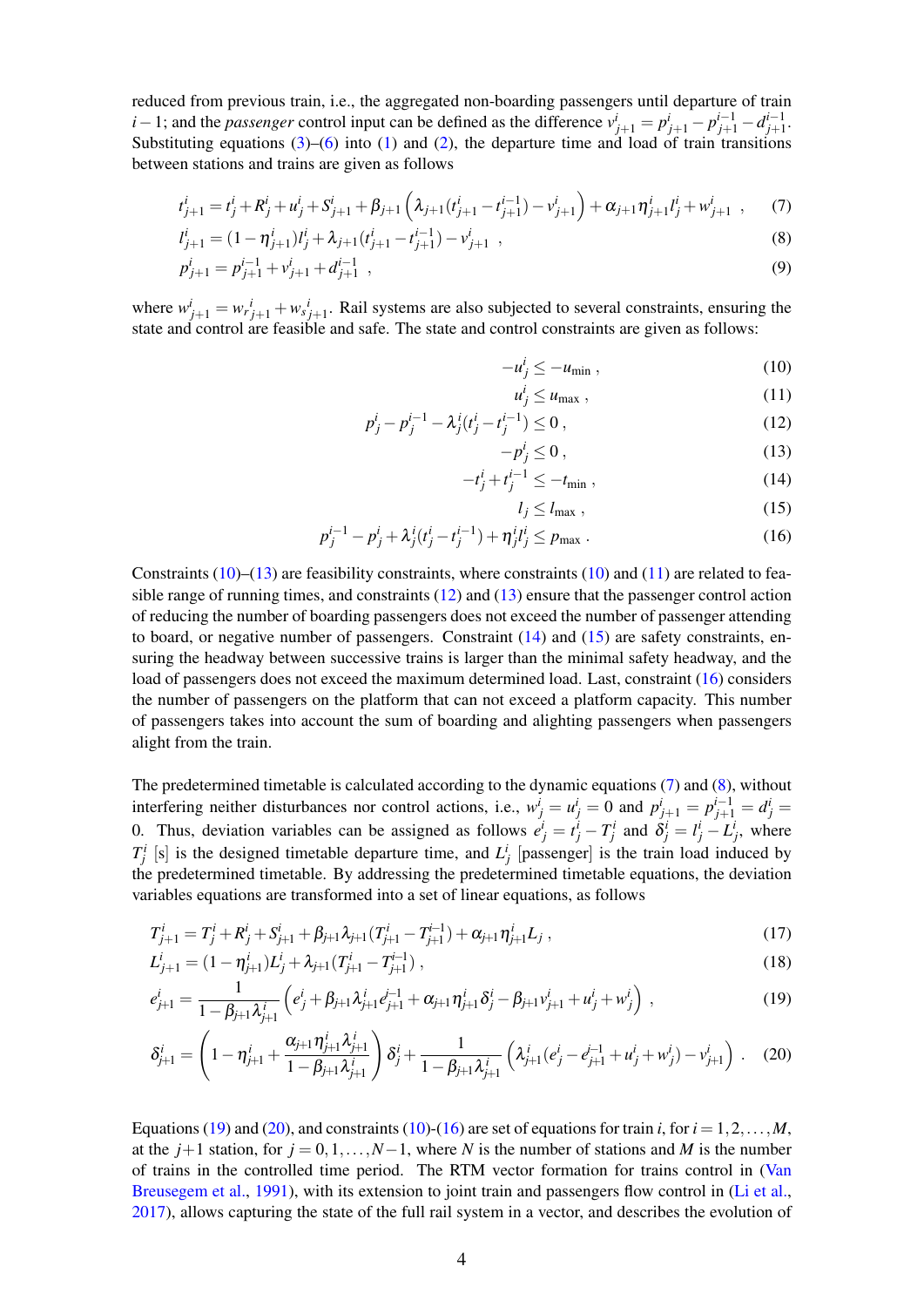the next state vector  $\bar{x}_{k+1}$  according to the current state vector  $\bar{x}_k$ , the current control action  $\bar{u}_k$ , and the disturbance  $\bar{w}_k$ , i.e.

<span id="page-4-0"></span>
$$
\bar{x}_{k+1} = A_k \bar{x}_k + B_k \bar{u}_k + D_k \bar{w}_k , \qquad (21)
$$

where  $\bar{x}_k = \left[e_1^{k-1}, \delta_1^{k-1}, \dots, e_N^{k-N}, \delta_N^{k-N}\right]^T$ ,  $\bar{u}_k = \left[u_1^{k-1}, v_1^{k-1}, \dots, u_N^{k-N}, v_N^{k-N}\right]^T$ ,  $\bar{w}_k = \left[w_1^{k-1}, \dots, w_N^{k-N}\right]^T$ ,  $A_k$  and *B*<sub>*k*</sub> are  $2N \times 2N$  matrices and *D*<sub>*k*</sub> is a  $2N \times N$  matrix. Matrices  $A_k$ ,  $B_k$  and  $D_k$  are constructed according to equations [\(19\)](#page-3-9) and [\(20\)](#page-3-10), specified by values of  $\alpha_{j+1}$ ,  $\beta_{j+1}$ ,  $\eta_{j+1}^i$  and  $\lambda_{j+1}^i$ . Since  $\eta_{j+1}^i$ and  $\lambda_{j+1}^i$  are varied according to different trains, the dynamic system [\(21\)](#page-4-0) is varied in stages.

In this paper, the non-boarding passengers are also modeled at each stage. Hence, one can form non-boarding passengers state  $\bar{p}_k = \left[p_1^{k-1}, \ldots p_N^{k-N}\right]^T$ , and disturbances  $\bar{d}_k = \left[d_1^{k-1}, \ldots d_N^{k-N}\right]^T$ . The dynamics of the non-boarding passengers system in RTM vector notation is introduced as

<span id="page-4-2"></span><span id="page-4-1"></span>
$$
\bar{p}_{k+1} = \bar{p}_k + H_2 \bar{u}_k + \bar{d}_k , \qquad (22)
$$

where  $H_1 = I_N \otimes [1 \; 0], H_2 = I_N \otimes [0 \; 1], I_N$  is the identity matrix of size  $N \times N$ , and  $\otimes$  is the Kronecker product. Thus, the joint train and passenger flow system in  $(21)$ , and the non-boarding passengers system in  $(22)$  use the same control vector  $\bar{u}_k$ . To calculate an optimal control for each stage, the suggested objective should consider regulation on the departure time deviations and load deviations, as described in [\(Li et al.,](#page-8-8) [2017\)](#page-8-8), along with regulating the number of the non-boarding passengers (which was not addressed in [\(Li et al.,](#page-8-8) [2017\)](#page-8-8)). In addition, the regulation objective should also consider the headway regulation and the control action terms. Then, the optimal control problem for *K* stages can be formulated as follows:

$$
J^* = \min_{\bar{u}_{k_0}, \dots, \bar{u}_{K-1}} \sum_{k=k_0}^{K-1} \bar{x}_k^T Q_1 \bar{x}_k + (\bar{x}_{k+1} - \bar{x}_k)^T Q_2 (\bar{x}_{k+1} - \bar{x}_k) + \bar{p}_k^T Q_3 \bar{p}_k + \bar{u}_k^T Q_4 \bar{u}_k \tag{23}
$$

s.t.

$$
\bar{x}_{k+1} = A_k \bar{x}_k + B_k \bar{u}_k + D_k \bar{w}_k ,
$$
  
\n
$$
\bar{p}_{k+1} = \bar{p}_k + H_2 \bar{u}_k + \bar{d}_k ,
$$
  
\n
$$
-H_1 \bar{u}_k \le -u_{\min} \mathbb{1} ,
$$
  
\n
$$
H_1 \bar{u}_k \le u_{\max} \mathbb{1} ,
$$
  
\n
$$
\bar{p}_k - \bar{p}_{k-1} - \Lambda_k H_1(x_{k+1} - x_k) \le \Lambda_k t_h \mathbb{1} ,
$$
  
\n
$$
-\bar{p}_k \le 0 ,
$$
  
\n
$$
-H_1(\bar{x}_k - \bar{x}_{k-1}) \le (t_h - t_{\min}) \mathbb{1} ,
$$
  
\n
$$
H_2 \bar{x}_k \le l_{\max} \mathbb{1} - L_k ,
$$
  
\n
$$
H_k H_2 \bar{x}_k \le p_{\max} \mathbb{1} - H_k L_k ,
$$

where  $Q_1$ ,  $Q_2$ ,  $Q_3$  and  $Q_4$  are diagonal weight matrices, 1 is a vector of size *N* with all elements equal to 1,  $\Lambda_k = \text{diag}\{\lambda_1^{k-1}, \ldots, \lambda_N^{k-N}\}, t_h$  is the fixed headway determined by the timetable,  $L_k =$  $\left[L_1^{k-1}, \ldots, L_N^{k-N}\right]^T$  is the timetable load at stage *k*, and  $H_k = \text{diag}\{\eta_1^{k-1}, \ldots, \eta_N^{k-N}\}.$ 

In this paper, the MPC approach is used with finite prediction horizon *H*. The model prediction states are composed as  $\tilde{X}_k = [\tilde{x}_{k+1}^T, \dots, \tilde{x}_{k+H}^T]^T$  and  $\tilde{P}_k = [\tilde{p}_{k+1}^T, \dots, \tilde{p}_{k+H}^T]^T$ . The decision variables are sequence of control actions  $\bar{U}_k = \begin{bmatrix} \bar{u}_k^T, \dots, \bar{u}_{k+H-1}^T \end{bmatrix}^T$ . For the model prediction it is assumed that the current states  $\bar{x}_k$  and  $\bar{p}_k$  can be measured, and the disturbances  $\bar{w}_k$  and  $\bar{d}_k$  are considered only through measurements  $\bar{x}_k$  and  $\bar{p}_k$ . Thus, the predicted states are functions of the current states and sequence of controls, i.e.,

$$
\tilde{X}_k = F_k \bar{x}_k + \Phi_k \bar{U}_k \,, \tag{24}
$$

$$
\tilde{P}_k = G\bar{p}_k + \Gamma \bar{U}_k \,,\tag{25}
$$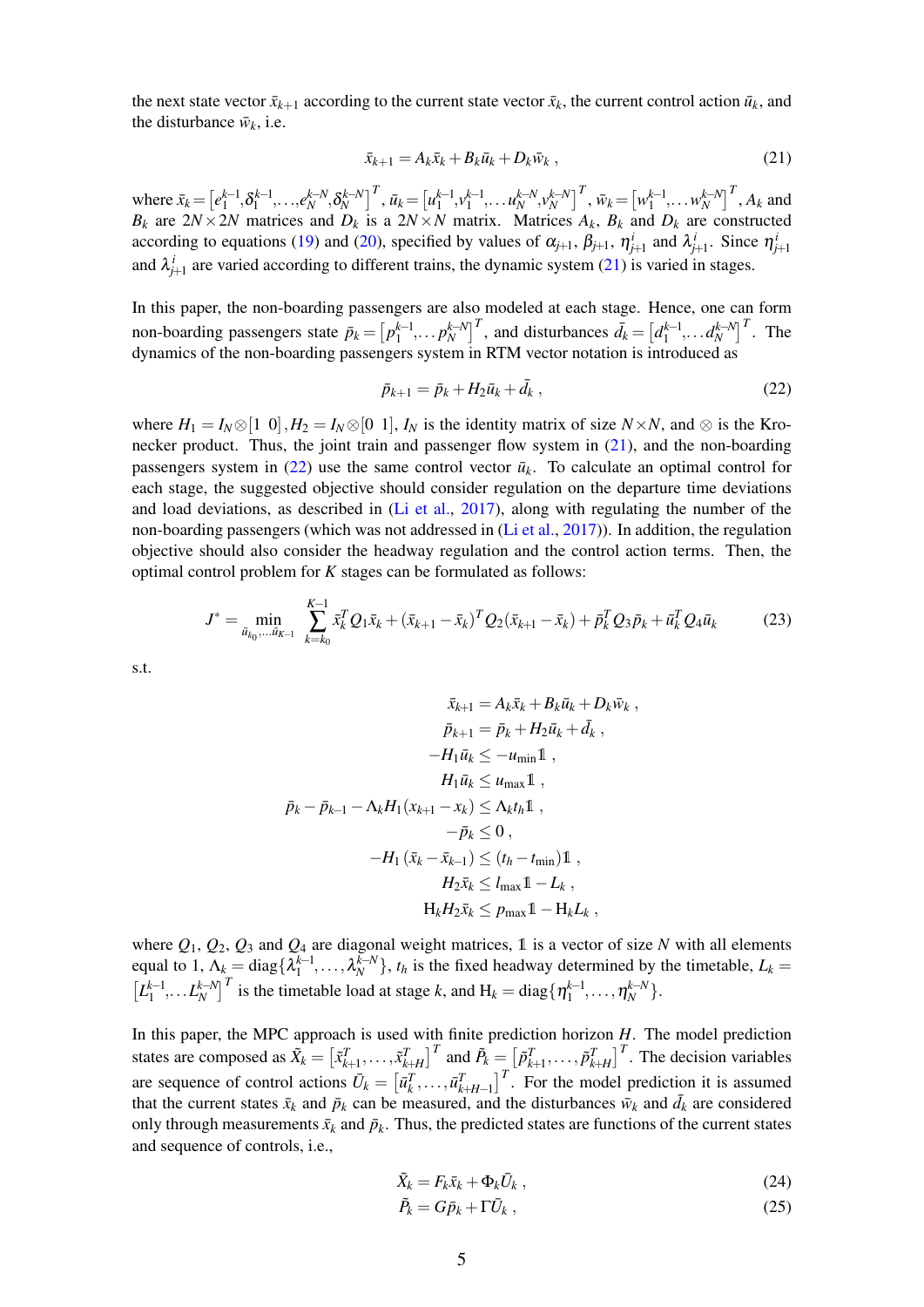where  $F_k$  and  $\Phi_k$  are constructed from [\(21\)](#page-4-0), and *G* and  $\Gamma$  are constructed from [\(22\)](#page-4-1). The optimal control problem at each step *k* for the prediction horizon can be rewritten as a quadratic optimization problem with set of linear constraints, i.e.

$$
J_k^* = \min_{\bar{U}_k} \left( \bar{U}_k^T \Sigma_k \bar{U}_k + 2\Omega_k \bar{U}_k + \Psi_k \right) \tag{26}
$$

s.t.

$$
\begin{bmatrix}\n-I_H \otimes H_1 \\
I_H \otimes H_2 - \bar{\Lambda}_k (I_H \otimes H_1) H_4 \Phi_k \\
-I \\
-(I_H \otimes H_1) H_4 \Phi \\
\begin{array}{c}\n(I_H \otimes H_2) \Phi_k \\
H(I_H \otimes H_2) \Phi_k\n\end{array}\n\end{bmatrix} \vec{U}_k \le \begin{bmatrix}\n-u_{\min} \mathbb{1}_{NH \times 1} \\
u_{\max} \mathbb{1}_{NH \times 1} \\
\bar{\Lambda}_k (t_h \mathbb{1} + (I_H \otimes H_1) (H_4 F_k + H_5) x_k) \\
G p_k \\
-(t_{\min} - t_h) \mathbb{1} + (I_H \otimes H_1) (H_4 F_k + H_5) x_k \\
I_{\max} \mathbb{1} - \bar{L}_k - (I_H \otimes H_2) F_k x_k \\
I_{\max} \mathbb{1} - \bar{H}_k (\bar{L}_k + (I_H \otimes H_2) F_k x_k)\n\end{bmatrix},
$$

where  $\Sigma_k, \Omega_k, \Psi_k$  are the objective matrices constructed from  $F_k, \Phi_k, G_k, \Gamma, H_4, H_5, Q_1, Q_2, Q_3$  and *Q*<sub>4</sub>. Constraints are formulated according to [\(23\)](#page-4-2), where  $\bar{\Lambda}_k = \text{diag}\{\Lambda_{k+1},...,\Lambda_{k+H}\}\$  and  $\bar{H}_k =$  $diag{H_{k+1},...,H_{k+H}}$  are block diagonal matrices,  $H_4$  and  $H_5$  are constructed such that  $H_4\tilde{X}_k$  +  $H_5x_k = \tilde{X}_k - \tilde{X}_{k-1}$ , and  $\bar{L}_k = \begin{bmatrix} L_{k+1}^T \dots L_{k+H}^T \end{bmatrix}^T$ .

#### 3. RESULTS AND DISCUSSION

The case study in this paper is based on Beijing metro line 9, as described and studied in [\(Li et](#page-8-8) [al.,](#page-8-8) [2017\)](#page-8-8). A simulation is constructed in MATLAB framework, which solves the optimization problem of the MPC at each stage with [\(MATLAB Optimization Toolbox,](#page-8-9) [2018\)](#page-8-9). The metro line consists 12 passenger stations and one end terminal. The predetermined timetable is assigned with a headway of  $t_h = 180$  [s], and a minimum allowed safety time-gap  $t_{\text{min}} = 160$  [s]. The control action in terms of time adjustment  $u^i_j$  is bounded between maximum increase of the running time by 25 seconds, and decrease by 20 seconds.

The passenger stations are characterized by different arrival rates  $\lambda_j^i$ , which also vary in each stage such that the rates increase from stage  $k = 1$  to stage  $k = 12$ , and then decrease back to the initial values. The passenger boarding and alighting coefficients are  $\beta_i = \alpha_j = 0.04$  [s/passenger]. The maximum load of the trains is  $L_{\text{max}} = 2000$  [passenger] and the nominal loads are varied between 1950 to 1990 passengers. Additionally, it is considered that the maximum number of passengers allowed on each platform is  $p_{\text{max}} = 400$  [passenger].

In Example 1, the state deviation variables are assigned with initial values for the departure times  $\bar{e}_1 = [0, 0, 0, 0, 20, 20, 35, 20, 20, 0, 0, 0]^T$ , and for the load deviation  $\bar{\delta}_1 = [0, 0, 5, 6, 40,$ 40, 40, 30, 30, 10, 0, 0]<sup>T</sup>. At stages  $k = 5$ ,  $k = 9$ , and  $k = 13$ , there are disturbances in terms of departure time deviations, i.e.  $\bar{w}_5 = [0, 0, 0, 0, 45, 45, 55, 45, 40, 0, 0, 0]^T$ ,  $\bar{w}_9 = [0, 0, 0, 0, 25,$ 25, 25, 25, 0, 0, 0, 0]<sup>T</sup>, and  $\bar{w}_{13} = [0, 0, 0, 0, 10, 10, 0, 20, 0, 0, 0, 0]$ <sup>T</sup>. At the disturbed stations 5 − 9, it is also assumed that between stages  $k = 1$  to  $k = 5$  there is a disturbance such that 20 passengers were measured at the platform, in addition to the nominal predicted arrival rate. The prediction horizon for MPC strategy is  $H = 3$ .

Fig. [2](#page-6-0) presents the states and control actions corresponding to stations at each stage *k*, under the suggested MPC policy. In this example, the objective weight matrices in [\(23\)](#page-4-2) are  $Q_1 = Q_3 = Q_4 =$  $diag\{1,...,1\}$  and  $Q_2 = diag\{1,0,...,1,0\}$ . This implies no explicit preference between departure time, headway, and load deviations and adjustment of time control, passengers control, and nonboarding passengers. It can be noticed that time disturbances at stages  $k = 5$ ,  $k = 9$ , and  $k = 13$ have immediate effect on the departure time deviations; and passenger disturbances at stations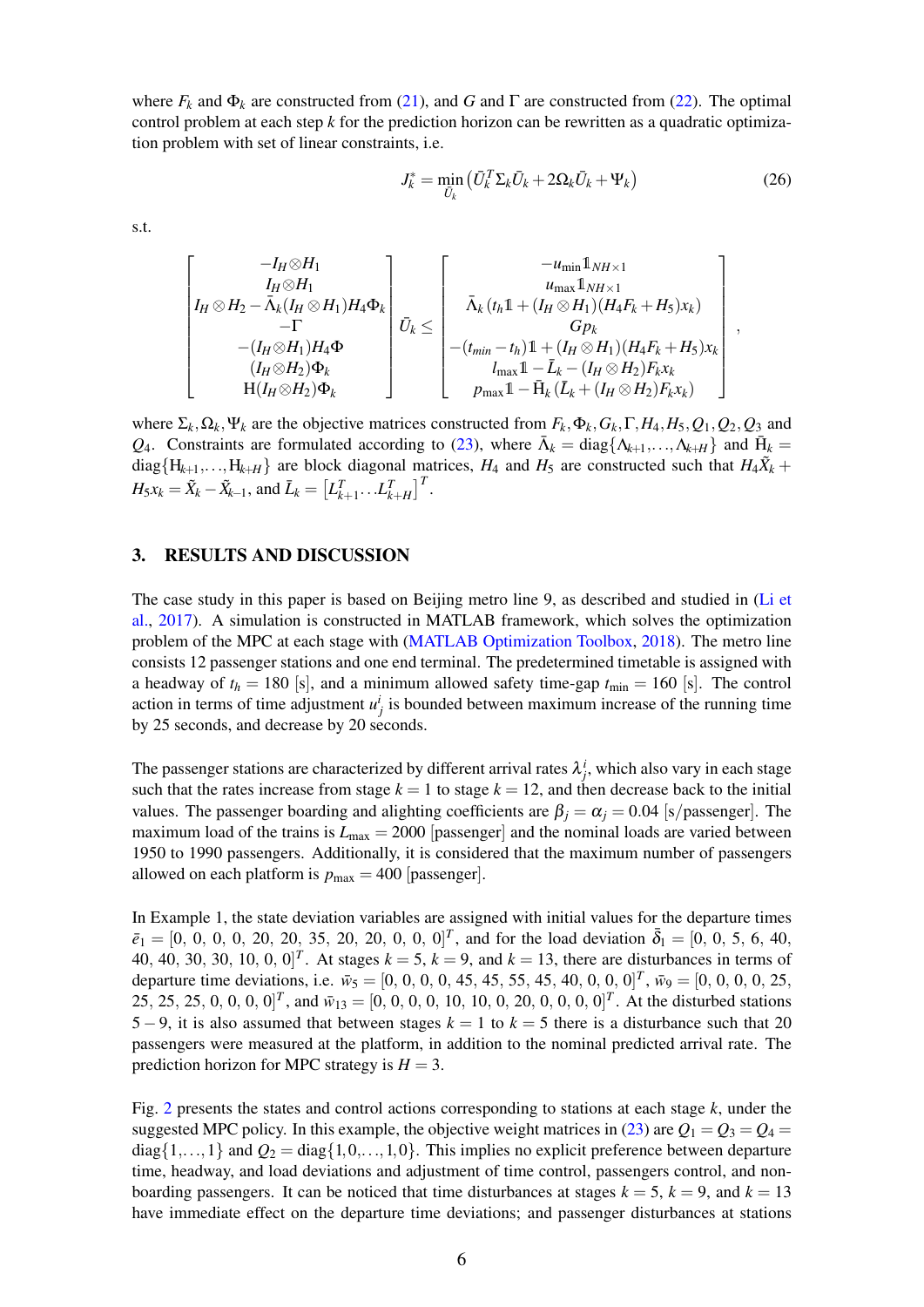5 − 9 affect the non-boarding passengers. However, the MPC strategy does converge after some stages. Moreover, using the MPC strategy that considers the full rail system, it is shown that some of the deviations propagate between stations, for example the number of non-boarding passengers at station 10 increases while the disturbance in terms of passengers occurred at previous stations.

<span id="page-6-0"></span>

Figure 2: Example 1: State variables and control inputs under equal objective weight matrices.

Considering Example 1, some modifications are made on the objective weight matrices. First, the load of passengers is induced by the timetable, therefore, regulating it does not indicate better performance of the rail system. The corresponding weight matrix is changed to  $Q_1 =$  $diag\{1,0.1,...,1,0.1\}$ . Additionally, to give preference to evacuating the platforms from nonboarding passengers, the weight matrix  $Q_3$  is modified to  $Q_3 = \text{diag}\{10,\ldots,10\}$ , while the other weight matrices remain the same. Fig. [3](#page-7-0) presents the states and control inputs corresponding to stations at each stage *k*, under the suggested MPC policy with the new assigned weights. Under this strategy, it can be noted that the number of non-boarding passengers converges at all stations. Moreover, the departure time deviations at the disturbed stations reach nearly −60 seconds for three successive trains. In other words, automatic feedback control resulted a real time change in the timetable to overcome the unexpected arrival of passengers.

Example 2 has the same system parameters of Example 1. The initial values are equal to 0, and no disturbances in terms of departure times. Instead, for stages 1−5, stations 5−9 have disturbances in terms of arrival passengers, that is 40 passengers at each stage at each station, in addition to the known arrival rate. Fig. [4](#page-7-1) shows state variables and control inputs for Example 2 under the MPC proposed strategy. The objective matrices are set such that the non-boarding passengers are preferred, i.e.,  $Q_3 = \text{diag}\{10,\ldots,10\}$ , and the other matrices are  $Q_1 = Q_4 = \text{diag}\{0.1,\ldots,0.1\}$  and  $Q_2 = \text{diag}\{0.1, 0, \ldots, 0.1, 0\}$ . The preference for non-boarding passengers resulted significant deviation in the timetable, but the number of passengers has converged, i.e. all passengers eventually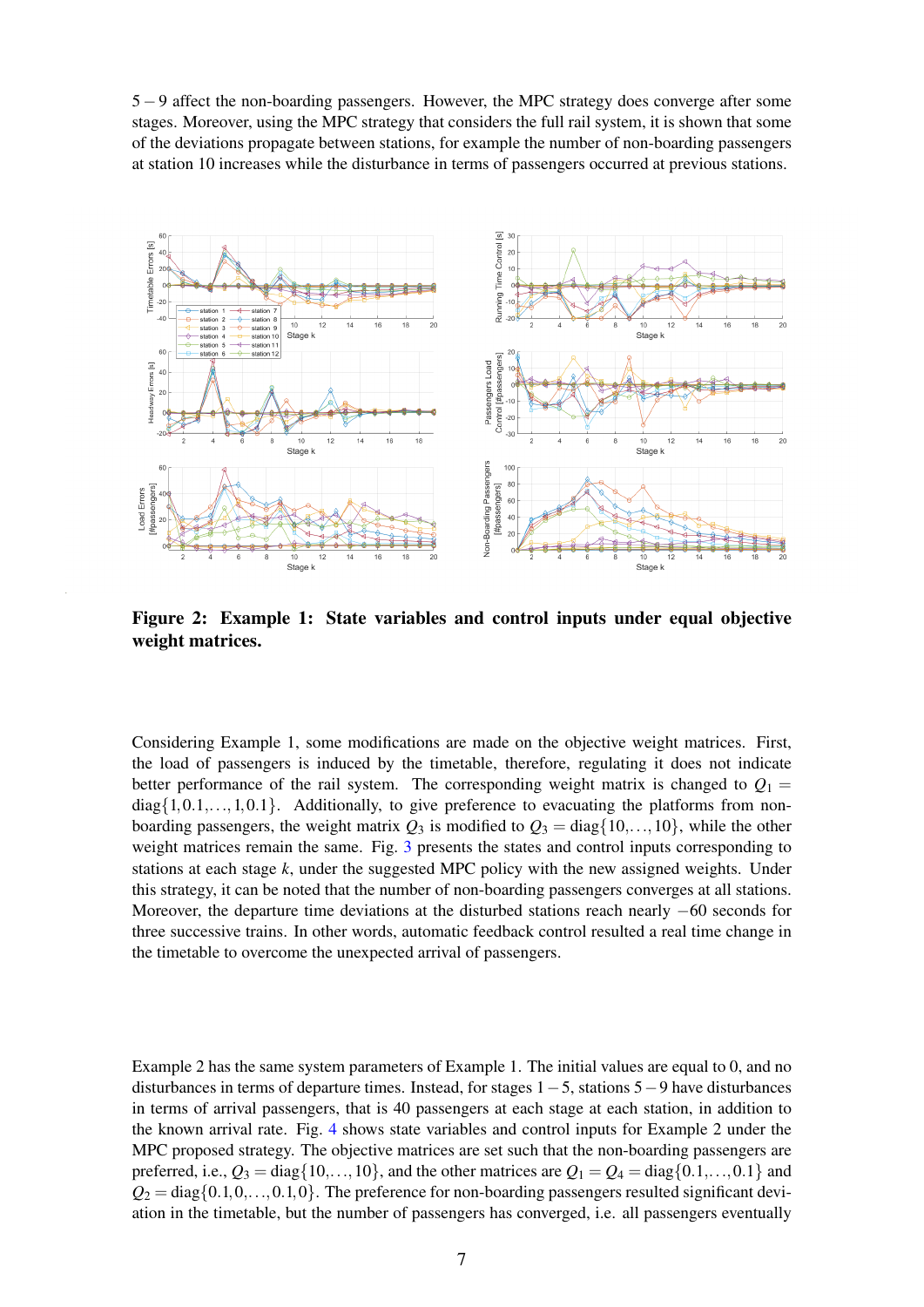<span id="page-7-0"></span>

Figure 3: Example 1: State variables and control inputs under boarding preference weights.

board trains. The number of passengers arrived who were not accounted in the predetermined timetable is 1000, equivalent to a half loaded train. The proposed regulation strategy changed in real time the timetable to fit this large number of unexpected arrival passengers. Moreover, the proposed centralized control strategy utilizes coordination between stations. For example, in Fig. [4](#page-7-1) at station 4 passengers load control was applied even though the disturbance happened at stations ahead.

<span id="page-7-1"></span>

Figure 4: Example 2: State variables and control inputs.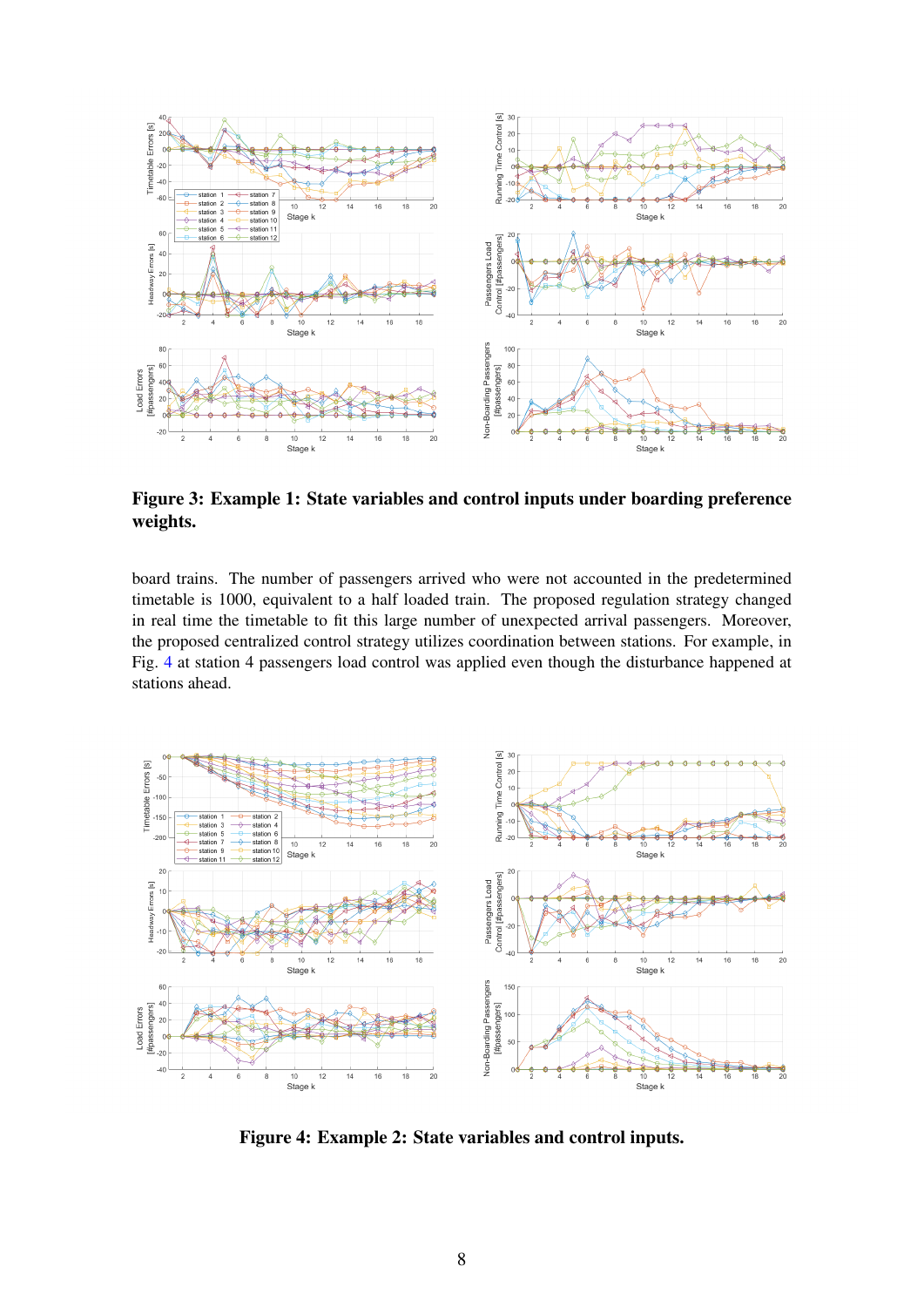### 4. CONCLUSIONS

In this paper, a joint discrete event model for urban rail systems, coupling departure times and traveling passenger load evolution, was presented. Compared with previous works, the joint model is extended to address (i) unexpected boarding passengers, (ii) limited platform capacity, and (iii) regulating the number of controlled passengers. Real time control under the MPC strategy solution was developed and implemented in a simulation environment. Two numerical examples, using realistic nominal parameters for a Metro system under unknown disturbances, were presented. The results show that the developed MPC can compensate unexpected disturbances, by regulating the number of accumulating passengers at the stations, while converging the system back to predetermined timetable. The effect of different objective weights was demonstrated, resulting in real time adjustment of the timetable. Moreover, limited platform and load capacities, along with timetable modifications, resulted coordination between trains and stations, where passengers accumulated in some stations that had no disturbances, to handle other over-saturated stations. This kind of coordination confirms the research efforts to control urban rail traffic as a cooperated system.

# ACKNOWLEDGMENT

This work was partially supported by the Technion Autonomous System Program.

# **REFERENCES**

- <span id="page-8-0"></span>Hou, Z., Dong, H., Gao, S., Nicholson, G., Chen, L., & Roberts, C. (2019). Energysaving metro train timetable rescheduling model considering ato profiles and dynamic passenger flow. *IEEE Transactions on Intelligent Transportation Systems*, *20*(7), 2774-2785. doi: 10.1109/TITS.2019.2906483
- <span id="page-8-8"></span>Li, S., Dessouky, M. M., Yang, L., & Gao, Z. (2017). Joint optimal train regulation and passenger flow control strategy for high-frequency metro lines. *Transportation Research Part B: Methodological*, *99*, 113–137.
- <span id="page-8-5"></span>Li, S., Yang, L., & Gao, Z. (2018a). Efficient real-time control design for automatic train regulation of metro loop lines. *IEEE Transactions on Intelligent Transportation Systems*, *20*(2), 485–496.
- <span id="page-8-6"></span>Li, S., Yang, L., & Gao, Z. (2018b). Optimal switched control design for automatic train regulation of metro lines with time-varying passengers arrival flow. *Transportation Research Part C: Emerging Technologies*, *86*, 425–440.
- <span id="page-8-1"></span>Liu, R., Li, S., & Yang, L. (2020). Collaborative optimization for metro train scheduling and train connections combined with passenger flow control strategy. *Omega*, *90*, 101990.
- <span id="page-8-2"></span>Liu, Y., Zhou, Y., Su, S., Xun, J., & Tang, T. (2021). An analytical optimal control approach for virtually coupled high-speed trains with local and string stability. *Transportation Research Part C: Emerging Technologies*, *125*, 102886.
- <span id="page-8-3"></span>Luo, X., Tang, T., Liu, H., Zhang, L., & Li, K. (2021). An adaptive model predictive control system for virtual coupling in metros. *Actuators*, *10*(8). Retrieved from <https://www.mdpi.com/2076-0825/10/8/178> doi: 10.3390/act10080178
- <span id="page-8-9"></span>*Matlab optimization toolbox.* (2018). (The MathWorks, Natick, MA, USA)
- <span id="page-8-4"></span>Van Breusegem, V., Campion, G., & Bastin, G. (1991). Traffic modeling and state feedback control for metro lines. *IEEE Transactions on Automatic Control*, *36*(7), 770- 784. doi: 10.1109/9.85057
- <span id="page-8-7"></span>Wang, X., Li, S., Tang, T., & Yang, L. (2020). Event-triggered predictive control for auto-